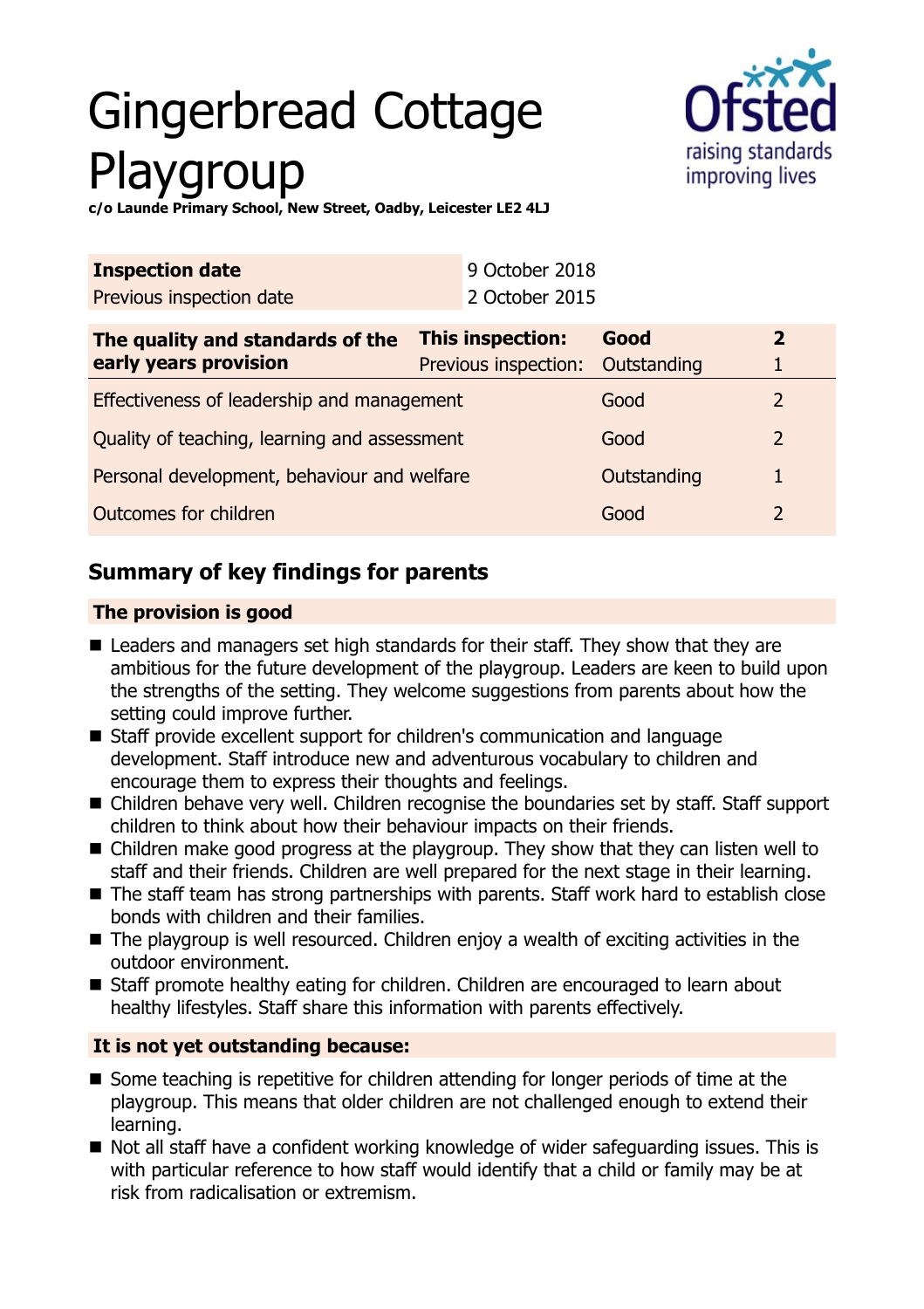## **What the setting needs to do to improve further**

#### **To further improve the quality of the early years provision the provider should:**

- support staff to provide additional challenge for older children who are present for morning and afternoon sessions
- increase staff knowledge of wider safeguarding issues with particular reference to the 'Prevent' duty.

#### **Inspection activities**

- The inspector reviewed a sample of policies and procedures, and evidence of staff suitability to work with children.
- The inspector spoke to parents during the inspection and took account of their views.
- $\blacksquare$  The inspector completed a joint observation of an activity with a manager at the playgroup.
- $\blacksquare$  The inspector spoke to members of staff and held a meeting with managers during the inspection.
- $\blacksquare$  The inspector observed the quality of teaching at the playgroup and the impact of this on children's learning.

#### **Inspector**

Jude Sanders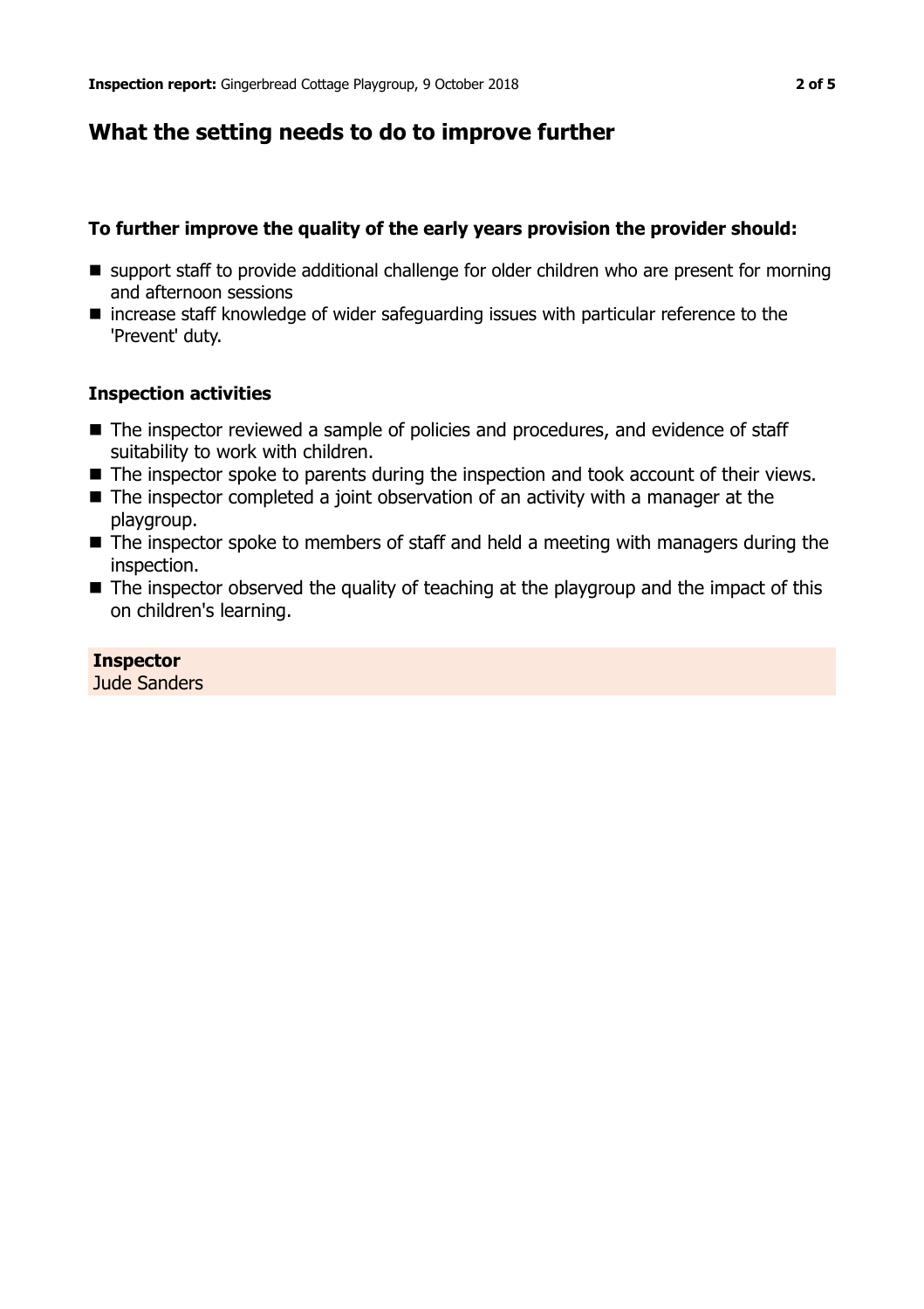## **Inspection findings**

#### **Effectiveness of leadership and management is good**

The arrangements for safeguarding are effective. Staff understand the basic signs and symptoms that may indicate that a child may be at risk of harm or abuse, and know the correct action to take to protect children if necessary. Managers monitor the performance of staff at the playgroup, and support them to improve the quality of their teaching. They provide staff with a variety of relevant training opportunities and have effective arrangements in place for the supervision of staff. Leaders and managers have an accurate view of the strengths and weaknesses of the setting, and the progress children make while in their care. They use this information to drive further improvements to the quality of care and learning they provide.

#### **Quality of teaching, learning and assessment is good**

Staff understand the different ways in which young children learn. They are clear on their role in supporting children's development, and provide a variety of interesting activities for children to learn from and enjoy. The outdoor environment is stimulating and inviting. This means that children are very engaged in their learning outdoors. Staff gain information about what children know and can do before they begin at the playgroup. They get to know the children well and make accurate assessments of their ongoing developmental progress. Parents speak very highly of the playgroup, and say that they value the quality of education provided. Staff work well with parents to share information about children's daily activities. They keep parents well informed about how they can support their child's learning at home. The staff team makes sure that children gain valuable experiences of cultural festivals to inform their understanding of the world. For example, staff encourage children to talk about their own understanding of the Hindu festival Navaratri.

#### **Personal development, behaviour and welfare are outstanding**

Staff at the playgroup encourage children to become independent from an early age. Children are clear on the rules of the setting and understand the reasons for these being in place. For example, children understand that they need to wash their hands before eating so that they are clean. Children are exceptionally kind and respectful to one another. For example, when children pedal on ride-on toy cars, one child apologises to his friend for bumping into her saying that he had been 'driving too fast'. This shows that children recognise how their actions impact others. Children copy the excellent examples of behaviour set by staff, who model good manners and kindness towards each other. Staff have extremely positive relationships with the children in their care, and provide superb individual attention to children's needs. Children show that they are confident learners and are highly self-motivated.

#### **Outcomes for children are good**

All children make good progress from their starting points. Children are well prepared for school and their listening and attention skills show their growing maturity. For example, all children sat attentively and listened to adults very well during group activities. Children's reading skills are well developed. For example, older children sat with books and made up their own stories to match the pictures they could see.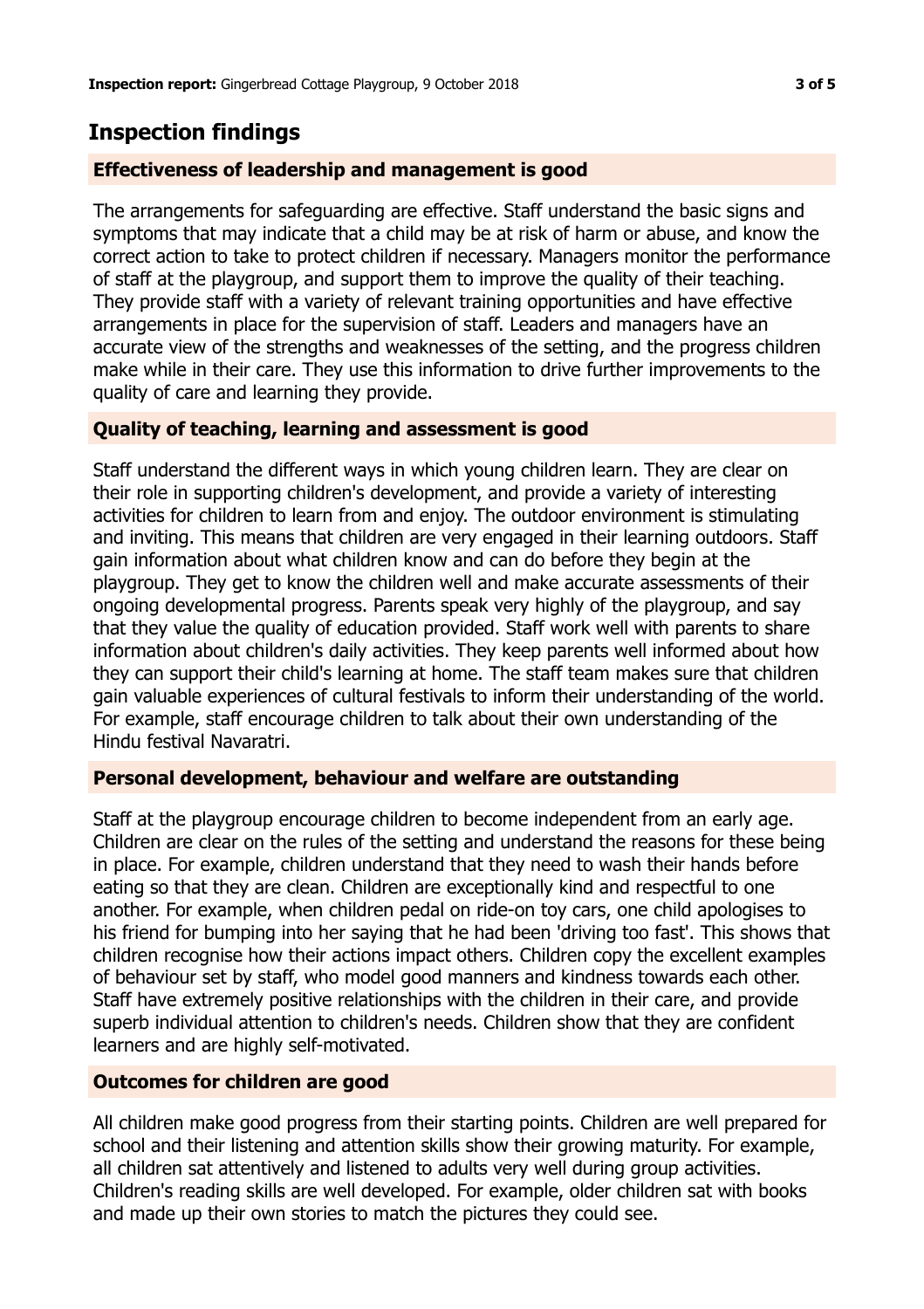### **Setting details**

| Unique reference number                             | EY440542                                               |
|-----------------------------------------------------|--------------------------------------------------------|
| <b>Local authority</b>                              | Leicestershire                                         |
| <b>Inspection number</b>                            | 10068410                                               |
| <b>Type of provision</b>                            | Sessional day care                                     |
| <b>Registers</b>                                    | Early Years Register, Compulsory Childcare<br>Register |
| Day care type                                       | Childcare on non-domestic premises                     |
| Age range of children                               | $2 - 4$                                                |
| <b>Total number of places</b>                       | 38                                                     |
| Number of children on roll                          | 48                                                     |
| Name of registered person                           | Gingerbread Cottage Playgroup Limited                  |
| <b>Registered person unique</b><br>reference number | RP907362                                               |
| Date of previous inspection                         | 2 October 2015                                         |
| <b>Telephone number</b>                             | 01162711970                                            |

The Gingerbread Cottage Playgroup registered in 1993 and re-registered in 2012. It is located in Oadby in Leicestershire. The playgroup employs five members of childcare staff, four of whom hold appropriate early years qualifications at level 3 or above. The playgroup opens Monday to Friday, during term time only from 8am until 6pm. The playgroup provides funded early education for two-, three- and four-year-old children.

This inspection was carried out by Ofsted under sections 49 and 50 of the Childcare Act 2006 on the quality and standards of provision that is registered on the Early Years Register. The registered person must ensure that this provision complies with the statutory framework for children's learning, development and care, known as the early years foundation stage.

Any complaints about the inspection or the report should be made following the procedures set out in the guidance Complaints procedure: raising concerns and making complaints about Ofsted, which is available from Ofsted's website: www.ofsted.gov.uk. If you would like Ofsted to send you a copy of the guidance, please telephone 0300 123 4234, or email [enquiries@ofsted.gov.uk.](mailto:enquiries@ofsted.gov.uk)